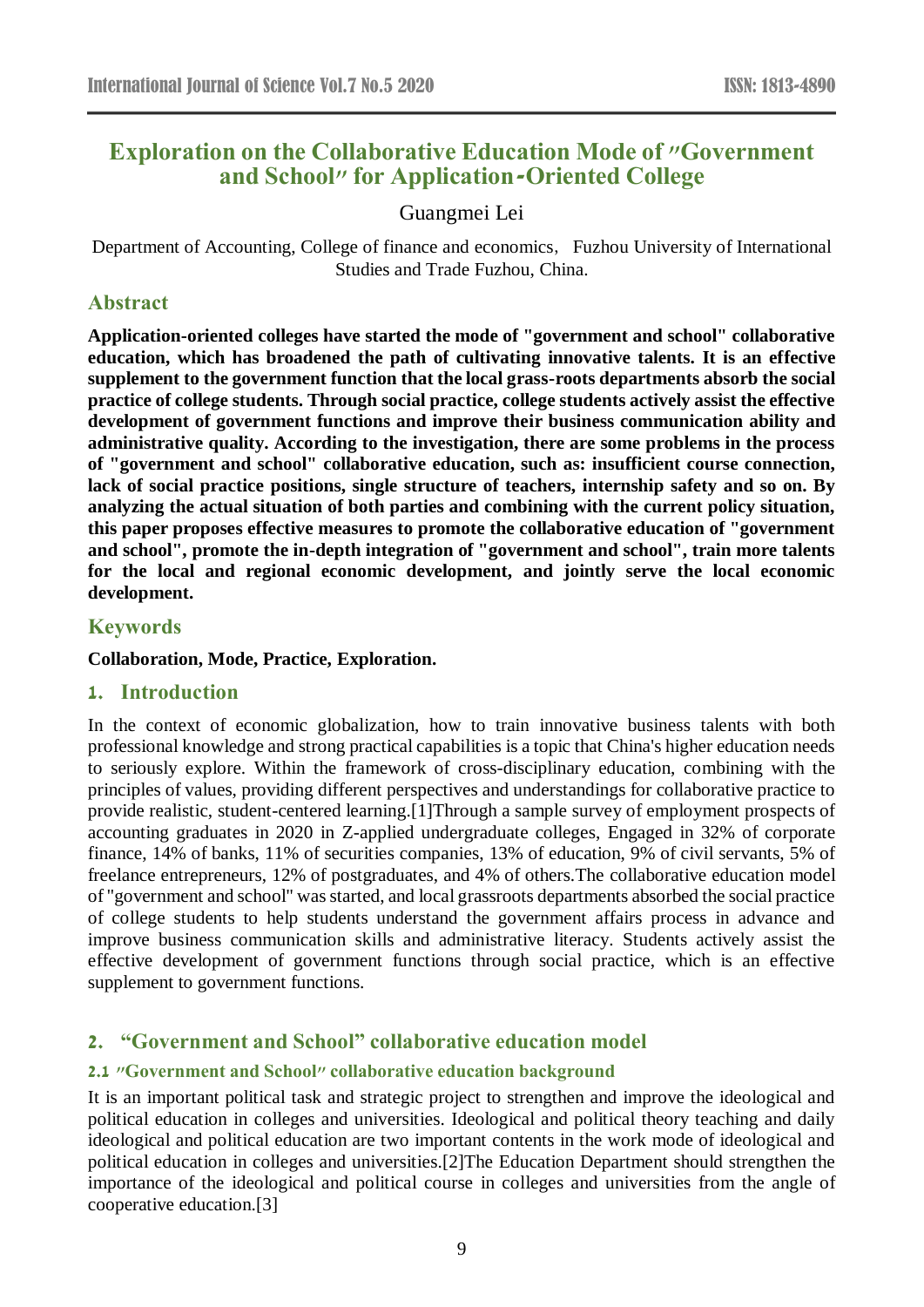### **2.2 "Government and School" collaborative education model**

Adhering to the idea of cultivating application-oriented talents in a diversified way, following the route of social needs-job ability requirements-curriculum setting-base development-jointly training students, to build a better employment platform for students. The W market supervision department establishes cooperation with application-oriented colleges and universities, focusing on the training of students' vocational courses, the improvement of comprehensive ability, and the training of administrative literacy. Help students understand the entrepreneurial process and enhance their entrepreneurial ability. Provide local companies with innovative services based on accounting and innovation, and jointly serve the regional economic development.

# **3. Problems Existing in the "Government and School" Collaborative Education Process**

### **3.1 Course docking issues**

Collaborative learning experiences recognise that these complex issues can be addressed with the pooling of diverse knowledge, perspectives, cultures, skills and tools.[4]There is no fixed model for domestic education models. In the process of collaborative education of "Government and School", the curriculum connection is not deep enough, and only a few of the courses are evaluated jointly by the "inside school and outside school" model.

#### **3.2 Lack of social practice positions**

Most of the cooperation bases established by"Government and School" lack a mature cooperation mechanism. Cooperative units have limited administrative service windows, few social practice matching positions can be provided, and students' social practice benefits are relatively narrow.

#### **3.3 A single teacher structure**

From the perspective of serving the local economy, teachers from different academic backgrounds are required to provide intellectual support. It is understood that at present, most of the members of the teacher team only focus on relevant knowledge in this professional field, and have little knowledge of cross-disciplinary and cross-domain knowledge, which is not conducive to the cultivation of compound talents.

#### **3.4 Internship safety issues**

In the financial budget of local government departments, there is no special expenditure for student internships, and it is not possible to arrange dedicated personnel to manage student internships. Universities need to arrange full-time teachers to coordinate and manage student internship and safety. In the process of internship, students are separated from the school's direct management, and the safety problem of internship cannot be completely ruled out.

# **4. Measures to effectively promote the "Government and School" collaborative education**

### **4.1 Effective docking of courses**

Under the "Government and School" collaborative education model, 6 special practice docking courses including "Business Negotiation" and "Enterprise Establishment and Registration" are set up. The theoretical learning and internship logs are online counseling and assessment by teachers in the school, and the social practice and internship evaluation parts are guided by the practice unit and are responsible for assessment. The specific arrangements are listed in Table 1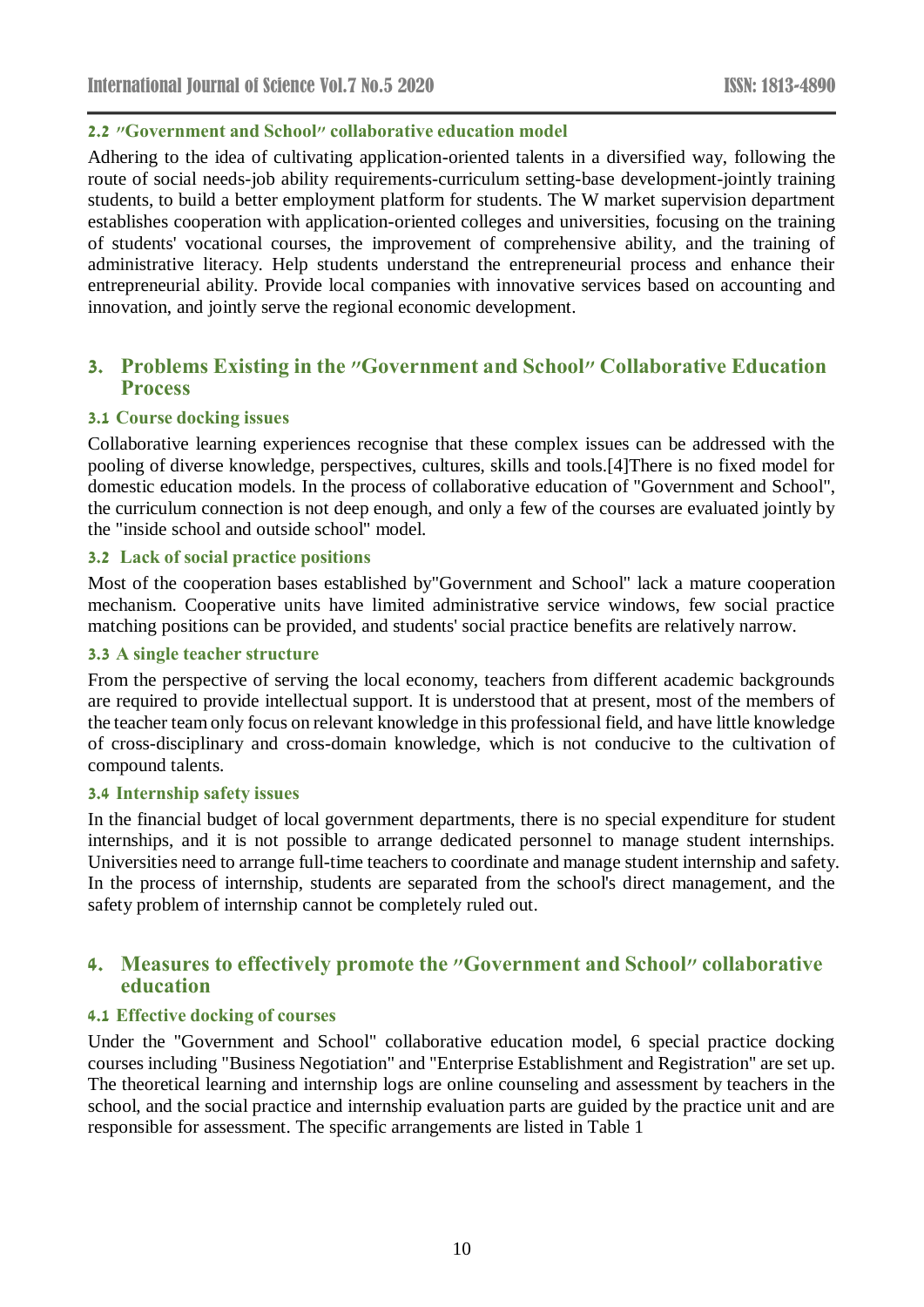| <b>Table 1.</b> Special Practice Course Matching Table                    |                                           |                                                 |
|---------------------------------------------------------------------------|-------------------------------------------|-------------------------------------------------|
| Course Title                                                              | Capability index                          | Assessment method                               |
| Business meetings                                                         | Communication and negotiation<br>skills   | Theoretical learning $+$<br>practice evaluation |
| Business establishment and<br>registration                                | Organization and coordination<br>capacity | Theoretical study $+$ social<br>practice        |
| Office software applications                                              | Professional accomplishment               | Theory study + practice evaluation.             |
| Comprehensive Practice of<br>Industrial and Commercial<br><b>Business</b> | communication ability                     | Practice $log +$ practice<br>evaluation.        |
| Contract supervision and<br>management                                    | Administrative literacy                   | Theory study + practice evaluation.             |
| Career Guidance                                                           | Career planning ability                   | Practice log + practice<br>evaluation.          |

**Table 1.** Special Practice Course Matching Table

# **4.2 Broaden social practice channels**

Through the investigation, the results show that cooperative learning in practice as a method of clinical learning has many benefits.[5]Through the analysis of the function orientation, management operation, team construction and resource sharing of university social practice platform, the collaborative innovation practice platform is established.[6] In order to comprehensively promote the "Government and School" to jointly cultivate business talents, teachers are encouraged to undertake the planning, research, and consulting projects entrusted by local governments, enterprises, and institutions, and transform the results locally to promote local economic development. The teacher team regularly or irregularly organizes students to conduct social surveys, and forms corresponding survey reports or consultation reports to enrich the content of students'social practice and broaden the channels for students'social practice.

### **4.3 Changing the structure of the teaching staff**

Research shows that continuous and collaborative educational programs can change students'awareness and behavior, as well as their parents and teachers.[7]University learning combined with enterprise production collaboration education can promote teaching, scientific research and social service ability, and promote the professional growth of teachers.[8] "Government and School" collaborates to educate people, teaches more than one class, forms a community of entrepreneurship experimental courses in the school, invites the business backbone of administrative institutions to "enter the school and enter the classroom", and the teachers of both sides jointly teach. Establish a "tailor-made" teacher introduction plan, introduce discipline leaders, team building talents in urgent need, and enterprise business backbone talents at different levels.

### **4.4 Internship Security**

In the process of collaborative education, the safety of student internships is particularly important. Parents need to know the situation of student internships. Parents and students need to jointly sign the internship safety responsibility letter. The school arranges internship instructors to work with parents to jointly manage the safety of students during the internship.

# **5. Conclusion**

The "Government and School" cooperative education mode broadens the channels of talent cultivation. In the process of cooperative education, many problems have been encountered. Based on the actual situation, suggestions are given to effectively promote the "Government and School" cooperative education. Through detailed arrangement of course docking content, special practice can be effectively carried out. Through teachers to undertake government scientific research projects, promote students' social practice, broaden the channels of students' social practice. Through tailormade programs, high-level teachers are introduced, and business backbones of administrative institutions are invited to build a "double-qualified" teaching team. Through teachers and parents to